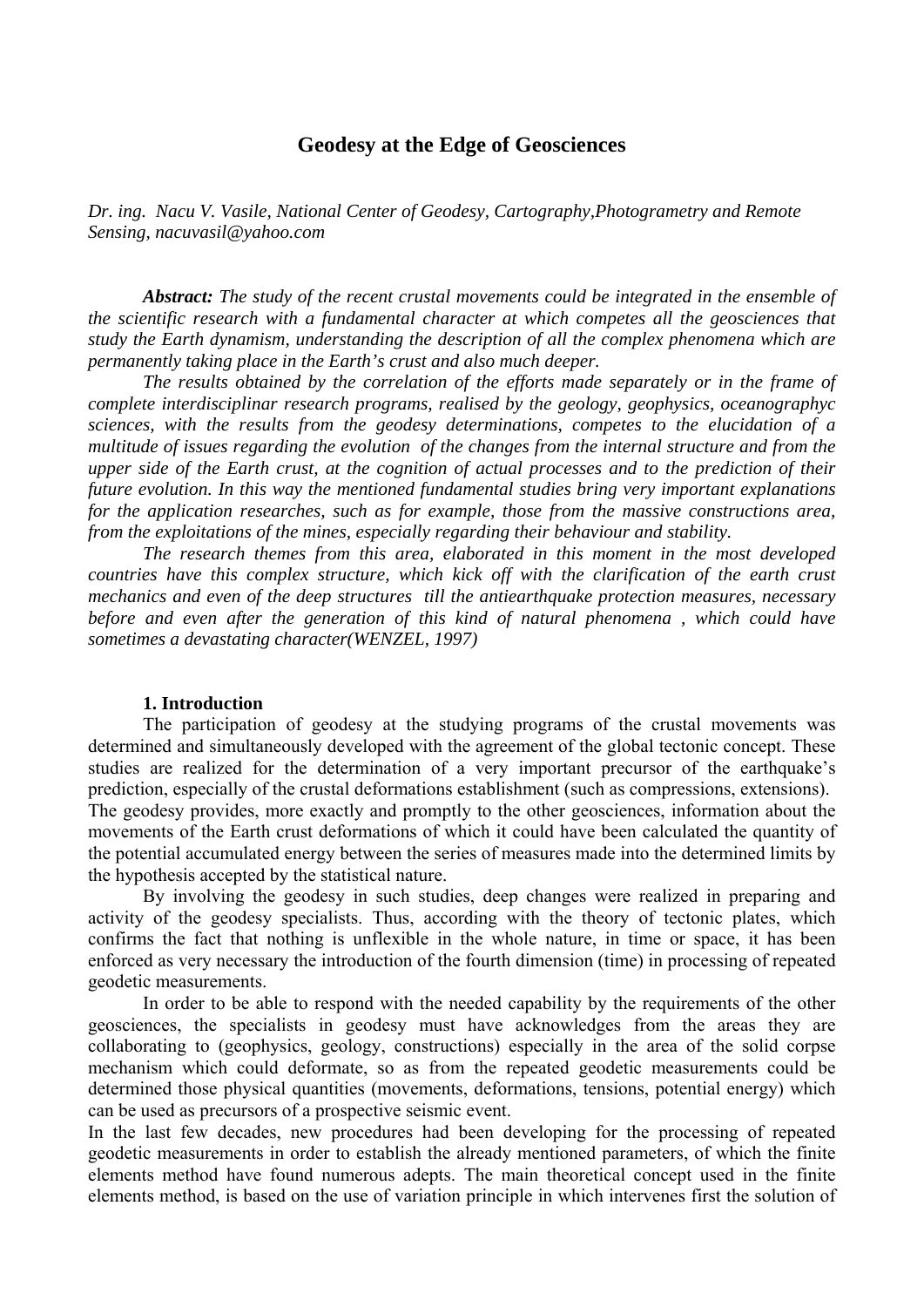diferential equation systems in a particular area which must respect some certain conditions at the limit, by using minimal conditions imposed to functional sizes from that area. The specific of the finite elements method is the fact that these conditions are applied on subareas of the studied object, named finite elements. These are tied between them in some certain points named knots which in the case of geodesy webs are represented by the points of which the web is made up. Therefore, it could be assessed the research's actuality and the utility of the outcomes, regarding the studies of seismic risk and earthquake's prediction.

## **2. The contribution of geodesy in the interdisciplinary studies regarding the earthquake's prediction.**

 Throughout the years, the earthquake's prediction together with the prediction of historical events or extraordinary natural phenomena such as wars, diseases, starvation, floods have constituted remarkable concerns of several politicians, scientists, fortune-tellers or even of so-called prophets. The skepticism that surrounded this kind of preoccupations is on the agenda even nowadays, though the efforts and the meanings are continuously developing.

If we limit ourselves only to the object of this presentation, we can mention that in worldwide acknowledged works (Lyell, 1968) it is analyzed the evolution in time at the capable methods to emphasize the phenomena that appear before the earthquakes in the legitimate attempt to warn the population as fast as possible about an imminent earthquake. Among such as traditional precursors we can mention: the special changes of the climate conditions, the earth movements up and down and also the unnatural behaviours of some animals concluding that the popularity of folkloric myths have often a scientific background. Many scientists have also released the hypothesis of the appearance of such opinions and theories, as psychological reaction of the population, affected by the mentioned disasters and less by scientific proved analysis.

Simultaneously with the appearance and the development of adequate instruments and technologies which have been used in numerous seismic areas on the whole globe, in our country also, this has been followed by filling out the list of earthquake's precursor phenomena with new components of whose inducements gets an emphasized scientific character and to whom it is given more and more the necessary credibility.

#### **3. The main precursors of earthquakes**

One of the research directions in the last years, which maintained the hope for the reduction of the losses and faults produced by earthquakes is represented by the revealing of new technologies capable to realize their prediction, by the study of physical measured precursors which happen before the earthquake in general. In the specialized literature ( Rikitake, Vogel, Scholtz ) they are presented several classifications of earthquakes precursors.

Among more than 20 precursors (Rikitake) taken into consideration at the production of Japanese earthquake's prediction Japanese program, an important position is granted to the recently crust movements study.

The vertical movements, as the horizontal or tridimensional movements also, as specific measurable deformations could be considered real disciplines in this area.

#### **3.1. Geodetic technics and gravitation measurements**

In the same time with the appearance of tectonic plates, a new dimension was attached to geodetic measurements time. The geodesy was requested together with the other geosciences : geophysics, geology, geomorphology, oceanography to bring their contribution into confirm or fulfillment of the hypothesis which were found at the basement of this theory. In this context, the modern geodesy is characterized by a systematic approach of the dynamic phenomena which modifies the shape and the gravitational field of the Earth as a whole or only in limited areas. Being a continuously developing science, the geodesy brings important contributions at the mentioned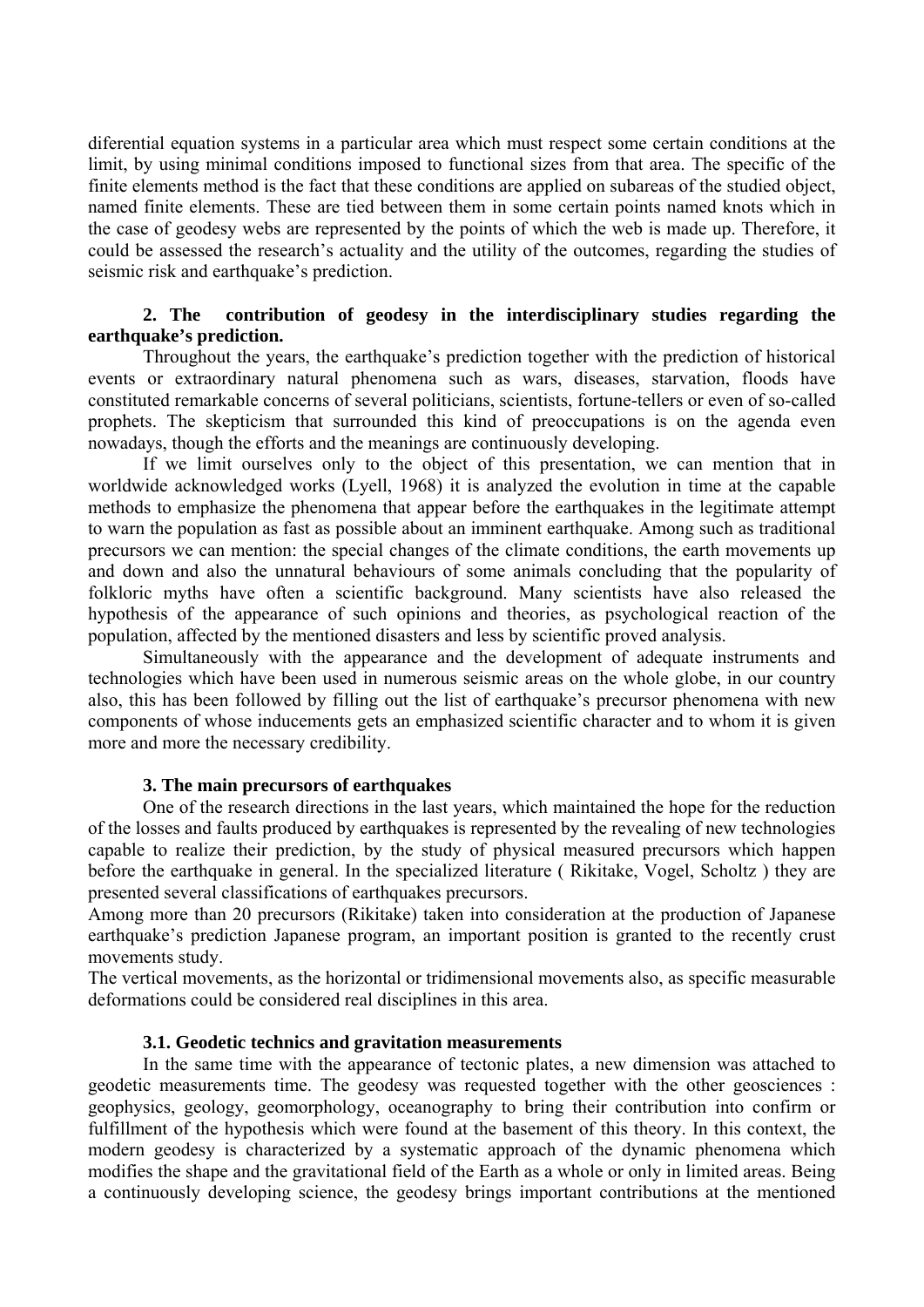agenda, while other more developed technologies appear and especially with enlargement areas bigger and bigger, getting close to the covering of the whole globe.

-Vertical geodesic webs,

-Horizontal geodesic webs,

-Repeated measurement of gravity,

-Space-related geodesic technics.

## **3.2. The classification of geodetic determinations of the Earth's crust recent movements**

The geodesy has an important role in earthquake's prediction studies, which have a strong interdisciplinary character, being the only geoscience which can offer geometrical information more and more precise, regarding the Earth's crust deformations. The results obtained by correlation of the observation and studies realized by geology, geophysics, geomorphology, oceanography with those obtained by geodesic findings , competes to the solving attempt of issues regarding the evolution of Earth surface and profound structure, to the acknowledgement of present processes which integrate in crust dynamic and the attempt of predicting their future manifestation way.

The spotting of the movements (including the deformations) of the upper side of Earth's crust which are happening before, during or after the earthquakes, by geodetic methods, give them a fundamental research character, and also a practical one competing to the determination of stability degree of the ground in the populated areas or in the areas where big industrial or edilitar objectives are about to be placed.

Classification regarding the reference system taken into consideration:

- the absolute determinations

- the relative determinations of vertical, horizontal, and tridimensional movements.

Classification regarding the amplitude of the recent movements determinations of the Earth's crust:

- global determinations

- regional determinations

- local determinations.

Classification regarding the geodetic determination precision

Classification regarding the results obtained by processing

Classification regarding the final product realized upon the process of repeated geodetic measurements

- the vertical movements map

- the horizontal gradients of vertical movements

Classification regarding the processing methods of repeated geodetic measurements

- processing models in a status concept

- processing models in quasi-status, quasi-cinematic concept

- the determination of movements and of mobile entirely deformations.

# **4. The geodesy contribution in earthquake's prediction**

The earthquakes prediction has as a final goal the reduction of huge damages produced by then, as well as human loss. Approximately 3 decades ago, they use to consider that the prediction of the earthquake couldn't have been considered a real scientific research. However, in the 60's, research programs of earthquake's prediction have appeared in Japan and USA, which have denied the previous hypothesis. The strongest earthquakes which brought human losses and also material losses, which can be considered catastrophic and which took place in the last years in several areas (for example the one that occurred in our country at March  $4<sup>th</sup>$ , 1977) prove the necessity of the approach and step by step solving of the extremely complex issue which is the earthquake's forecasts.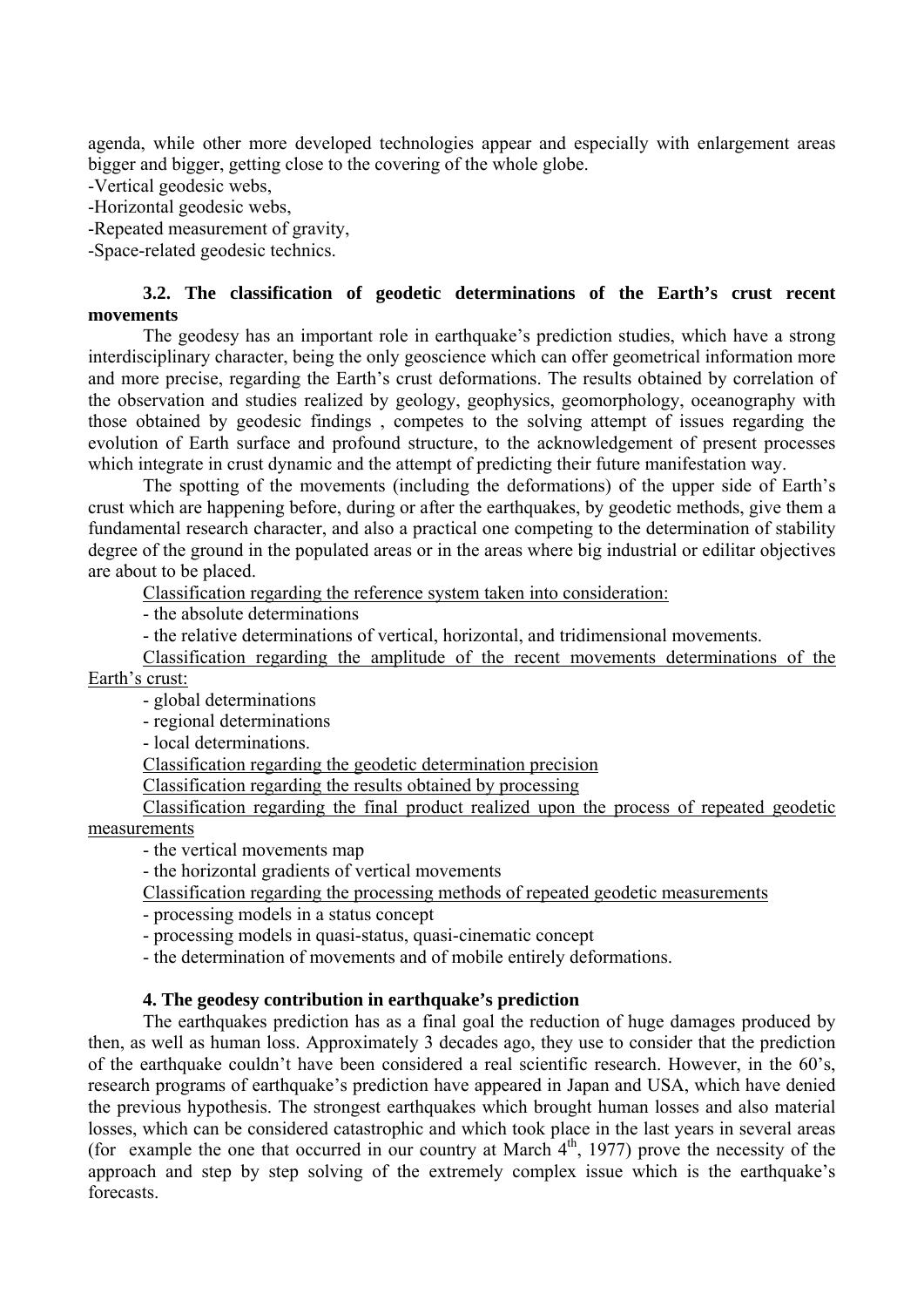In the earthquake's prediction we can underline the following basic aspects (fig.1…Dambara, 1980) the area's prone to have strong earth earthquakes with bigger probability observing the measurable changes in sight of this areas amongst the precursors of earthquakes, for the calculation of the moment when the earthquake will strike the development of display patterns of the earthquakes source in order to realize a proper interpretation of the phenomena evolution and the research outcomes.

The main principle of earthquake's prediction is rather simple but not always easy to accomplish and can be presented in this way: any parameter which can be taken into consideration as a earthquake precursor, which shows big changes reporting to the normal data can be used for the earthquake prediction, if the possibility of its measurements in time exists.

In what concerns the geodetic determinations, the main recently mentioned could be in such way applied: the big and sudden changes in geodetic points position could often be associated with a future earthquake. These changes can be without any doubts strongly influenced by the marking system of the named points.

This has to be in such way accomplished lest should the moments of the superficial stratum influence the conclusions regarding the position of the signs.

The conducted studies have to underline those movements of the geodetic signs which come as a consequence of the sudden released of tensions who have been accumulated, to the break up limit of the active tectonic forces.

Also, a real proficiency can be achieved only with a high rate of the repeated geodetic measurements and as well with an adequate coverage with geodetic points of the researched area. An earthquake's prediction must provide the following main elements: the rupture zone, the magnitude and the moment of the phenomena happening.

## **4.1. The rupture zone prediction or the epicenter area represents one of the compulsory elements of a complete telluric prediction.**

After the earthquake stroke, the rupture zone could be identified by the area that includes the epicenter of the pre-shocks or the size of the surface with crust deformations pre-seismic and coseismic.



Fig.1. Fundamental aspects regarding the prediction of the earthquake (according to Dambara, 1980)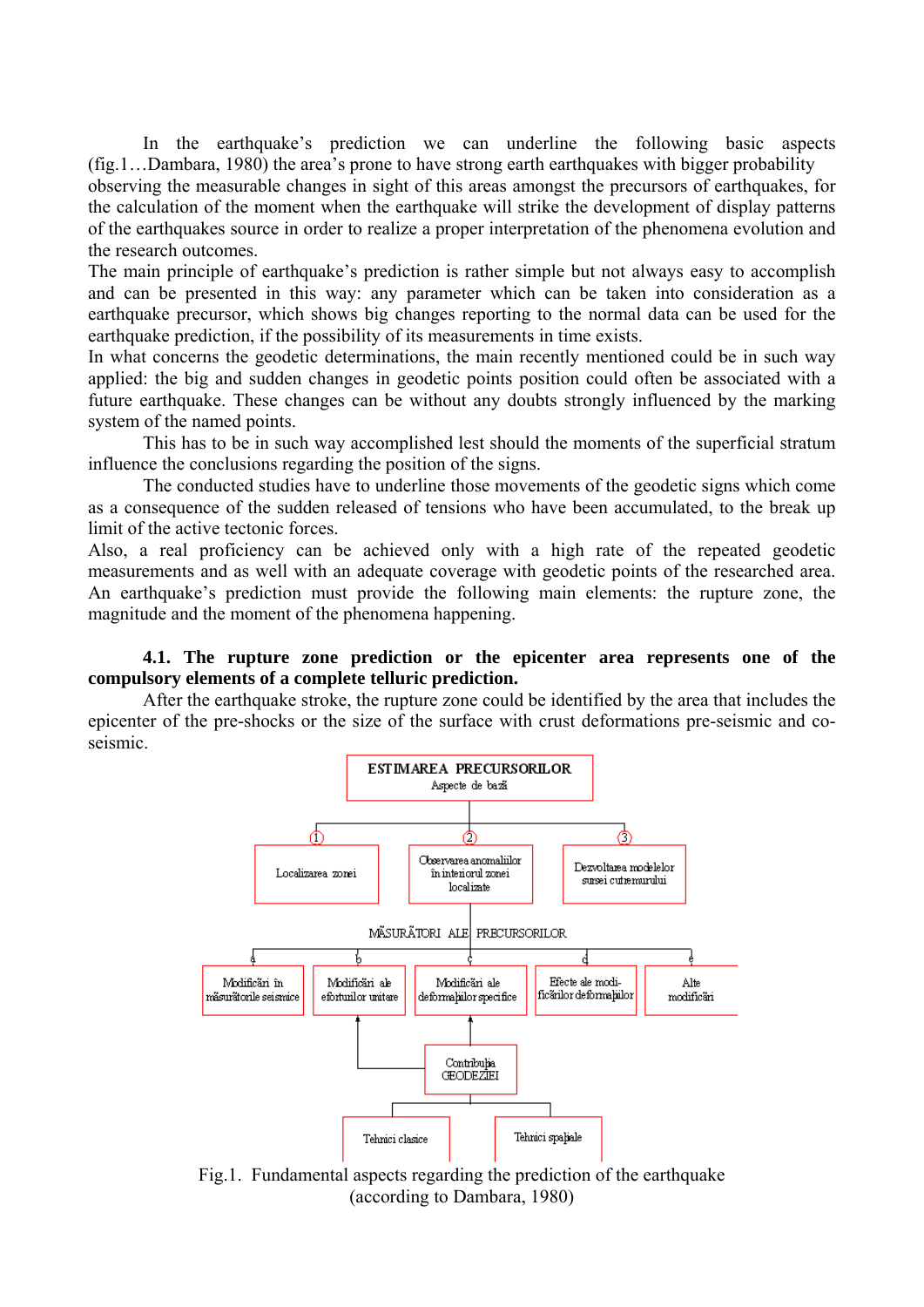For the crust deformation finding out of an unidentified seismic region must be conducted repeated geodetic measurements, researches which could be considerated having a fundamental character.

Because the interval between the fundamental successive researches cannot be extremely a brief one, due to the expenses and the extremely wide human effort, their frequency could be rather important just in few areas, where the probability of an earthquake strike in the immediate future is obvious, regarding the seism precursors and the previous seismic activity. Therefore, in such regions, geodynamic polygons are created, in which not only geodetic measurements are executed but also other kind of measurements which are repeating at proper time intervals.

#### **4.2. The magnitude prediction**

The tensions that could accumulate in a volume unit of Earth's crust, are more or less uniform depending generally on the area's geology and the internal structure of lytosphera. Thus, it is accepted that powerful seismic phenomenon involves large areas with crustal deformations associated with the earthquake .

 Such a relation between the earthquake's magnitude and the crustal deformation's area was obtained by Danbara in 1966 and subsequently corrected in 1981:

### $M = 1.91$  lgr+4.43

where M is the earthquake's magnitude and r is the medium rate of the crustal deformations area expressed in km. The relation between lgr and M is graphucally presented in fig. 2 for a 34 set of earthquakes that toke place in Japan. The crustal deformations have been detected by geodetic measurements.

The standard deviation for a M value, inferred with the relation (1) is  $\pm 0.3$ . Even if the relation (1) is obtained from crustal deformations data wich have accompanied an earthquake, the same relation is presumed to remain valid also for the precursor movements. The respective equation can deliver a limit for the estimation of the observation stations density (respectively of geodetic guide marks), for the earthquakes' prediction with different magnitudes. For example the rays of crustal deformations anomalies for different magnitudes can be formulated like this:

| M            |                               |      |  |     |
|--------------|-------------------------------|------|--|-----|
| $\mathbf{r}$ | 65km                          | 20km |  | 6km |
|              | $\mathbf{1} \cdot \mathbf{0}$ |      |  |     |

 In order to mak a difference between an abnormal area and a normal one it is necessary that there appear abnormal movements in more points (grouped). Therefore, if there is persued the achievement of a prediction of a  $M=7$  magnitude earthquake, it is indiquated to use a triangulation net with maximum 10 km sides. If the next expected earthquake, wich can be predicted, would have the minimum magnitude situated among M=6 value, the distance between geodetic guide marks must be shorter, under 3 km, else, the anomaly can not be detected at the necessay precision, even if this one would take place.



Fig. 2. The relation between the magnitude of a earthquake and the radius of the crustal deformations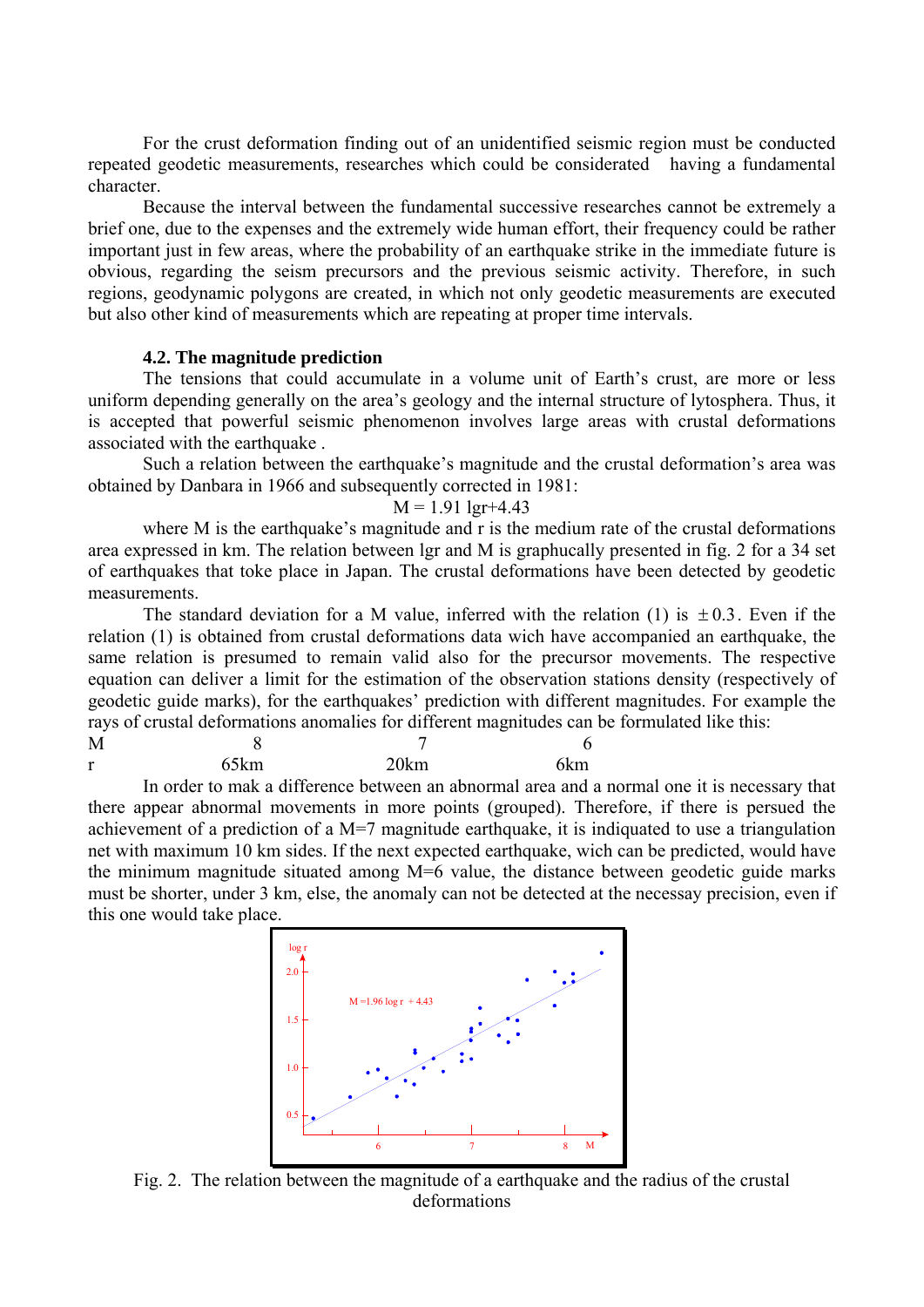### **4.3. The prediction of the earthquake's generation moment**

The establishment of some dependence relations between the magnitude of the M earthquake and T period of time where it take place crustal movements, has preoccupied several authors (Tsubokawa, 1969, 1973, Scholz a.o.; 1973 resulting different readingsd, whence the more customary is:

 $lg T = 0.65 M - 1.2$ 

where T is the time forerunner measured in years.

 Rikitake (1979, 1994), who analysed the available forerunner data, that are of a larger class than the former study, has obtained the next equation:

 $lg T = 0.60 M - 1.01$ 

 The time forerunner was calculated for different M magnitudes according to the equation above, resulting the data in tabel (2.1).

Tabel 2.1. – Time forerunner

| Timpul in ani (ecuatia 2.5) |  |  |  |
|-----------------------------|--|--|--|
| Timpul in ani (ecuatia 2.6) |  |  |  |

We can notice that there are small differences between the results of those 2 equations for M<7 magnitudes, differences that become greater when there are M>7 magnitudes. There were considered, for example, data from this seismic area (Dambara, 1981).

In geodetic measurements time forerunner can be sued on the diagram presented in  $3<sup>rd</sup>$  fig. and described this way:

() – crustal movements extended on a long period of time in wich take place accumulation anomaly movements of the elastic tensions.

 $(\beta_1)$  – anomaly movements extended on a long period of time, for some years, before an earthquake happens. In this period there take place expansion processes.

 $(\beta_2)$  – anomaly movements that take place little while before another earthquake's production.

 $(\gamma^1)$  – in this short stage it takes place an equalization of the tensions that go before the production of the main shock (the  $\gamma^2$  period) and the liberation of the tensions (the  $\gamma^3$  period). Here occur big and sudden deformations.

 $(\delta)$  – this stage represents a sequence with casual movements that happen right after the shock. After the mentioned stages, restarts the accumulation cycle of the tensions.



Fig.3. The qualitative specific representation of the vertical crustal movements in active seismic areas (according to Dambara, 1981)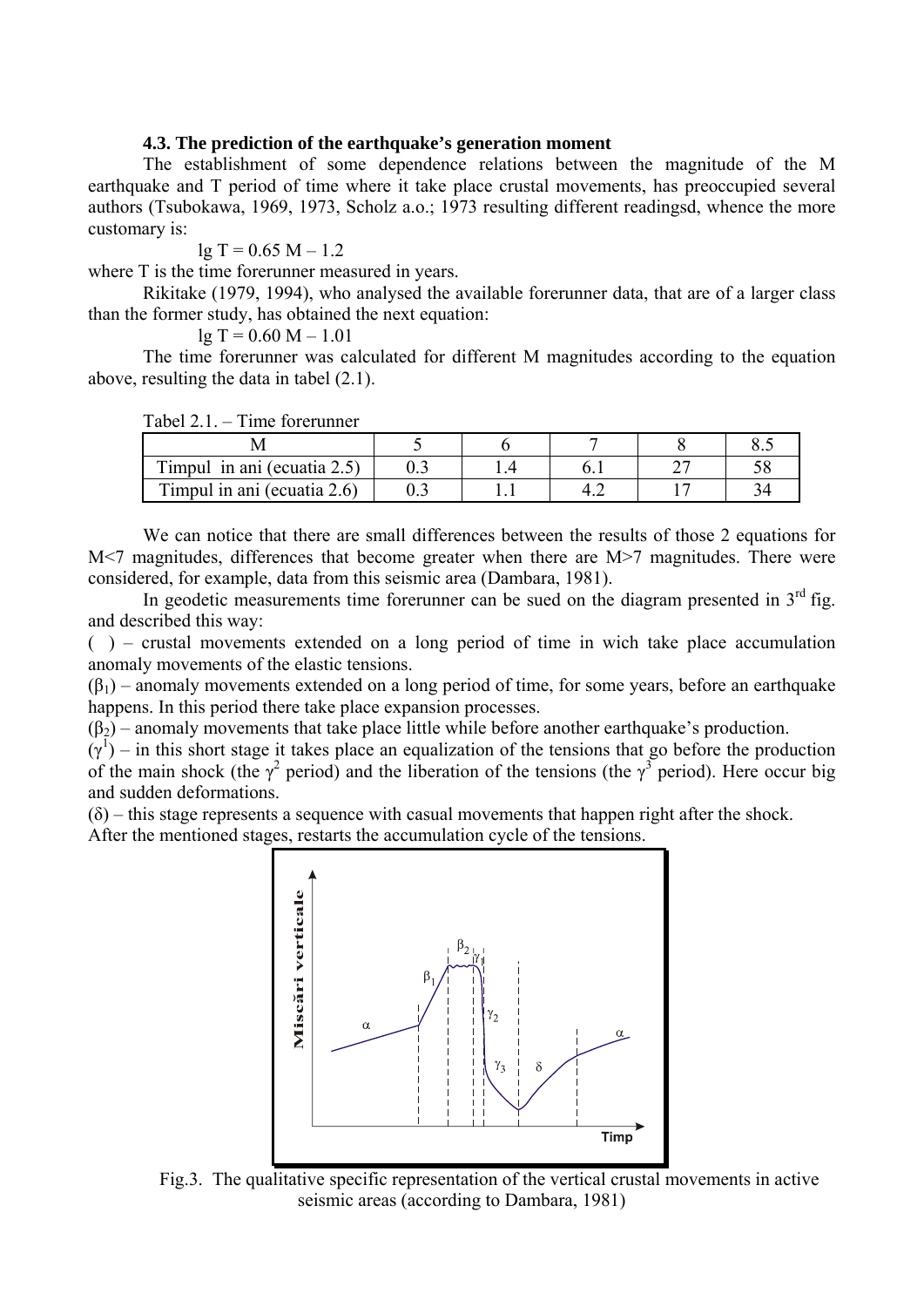#### **5. The principle of the finite elements' method**

In order to retrospectively analyse the development of the finite elements' method wich we will name MELFIN (in the anglo – saxon specialized literature, this method was known under the name of the Finite Element Methods – FEM), it has been ascertained that the first trials of using this method has been made about 50 years ago (olariu & Bratianu, 1986). Thus, hrenikoff proposed in 1941 the frames method used in elasticity, whereby the analysed body is replaced by a bar ensemble, thus giving the possibility to represent a continuous elastic environment, with an endless freedom degrees, through a bar ensemble with a finite number of elements and freedom degrees.

In 1943, Courant developed the method introducing for the first time estimation functions similar to the one used in the present to define triangular finite elements.

The basic principle wich stands for the formulation of finite elements method, is the correlation between a part and the whole. (Zienkiewicz, 1977, Schearz, 1980 Pascariu, 1985, Serediuc, 1996). According to the dialect conception, the whole is expressed as an unitary totality, being instituted of an ensemble of constitutive parts wich are organically integrated and subordinated.

Unlike the mechanical conception, wich considers the whole as a sum of tha parts, each one maintaining its individuale properties, the dialect conception admits the existence of some interdependence relations between the part and the whole. The finite element considered apart, out of the body, as a result of its relative independence manifestation, has individual properties entirely different from the interaction properties that it has when is being correlated with the other finite elements, components of the body and integrated in it, as a structure element.

Mutually, the whole body expresses its relative interdependence according to the fact that at the action of the external forces the quality of the given answer does not depend on the number of finite elements in wich the body is underdivided nor these one, separately taken, qualitative specific character.

The state changes of the finite elements inside the whole as well as the modification of the correlation interactions' type between the finite elements changes the qualitative behaviour of the considered body.

The method of finite elements presents, by comparison with other numerical methods, certain possibilities more particular, whence we mention the most important ones: the modelation of some irregular shapes, using finite elements with different sizes and shapes, adequate for the geometrical configuration of the studied body; the treatement, with no major difficulties, of some problems in wich vary the body's physical properties; the adaptation of finite elements' dimensions at the main characteristics of the tackled problem, as for instance the size of the studied function's gradient.



#### **5.1. The analysis of the effort state with finite elements**

Fig.4. The discredition in finite elements of a plane structure (according to Mocanu, 1977)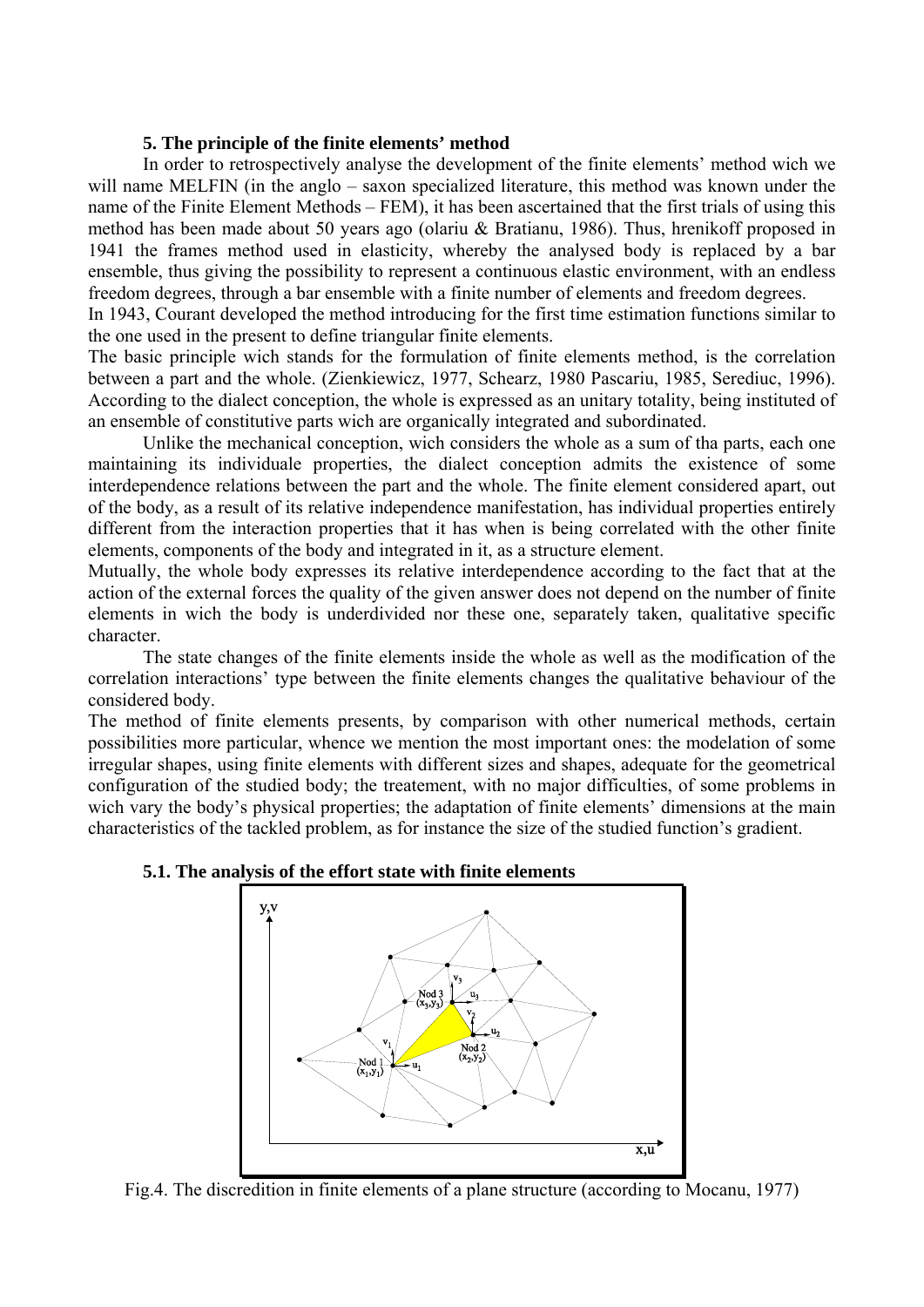As a finite lement for the division of the plane structure (earthly surface) will be considered the triangle  $(4<sup>th</sup>$  fig.). Every knot of such finite element has two liberty degrees (crucial shifting), therefore every triangular finite element owns in all six liberty degrees.

#### **6. The geometry of bidimensional deformations**

 In some publications, for the deformation concept, are introduced (for a complete clearing up) other clearing up possibilities such as: unitary deformation and respectively un-unitary deformation.

 In the unitary deformation, all parallel lines in an undeformed stage, stay parallel in a deformed stage. In exchange, in the undeformed stage it is accepted that at least certain initial straight lines of a body become some curves in the final shape.

 Such unitary deformations as well as the un-unitary ones arise in the dynamics' study and rely on the division of the crustal layer in vertical prism with triangular section. Knowing the g gravity, the crust's density in the ρ study area, the S section area, the width of the H prism and the modification of its ∆H widht, the modification of the potential energy is calculated using the relation: (Fujii, 1991):

$$
\Delta \phi = g \rho S H \Delta H / 2 \tag{9}
$$

$$
^{(9)}
$$

The  $\Delta W$  slate energy is inferred by µ rigidity,  $\gamma_{\text{max}}$  maximum slate deformation and  $\Delta$ dilatation on the Earth surface (Fujii, 1991):

where the specific deformation in the relation is presumed to be:

$$
\epsilon_{33} = -\Delta H/H.
$$

 This means that the modification of the prism widht is uniform in the lenght of every finite element's vertical axis. In addition, as we often act in the Theory of elasticity, it is presumed that both the specific deformations, of the two axis that involve horizontal slate deformations, are null (ε13= ε23=0), and the equality of the two Lamé canstants (also named slate modulus,  $\lambda = \mu$ ). It is necessary to underline the difference between Lamé constants, wich will be applied to the tensions deduction and the ones applied to the slate energy's deduction. In the first situation, Lamé constants, had specific values of the used finite element and of the measurements' type involved in the deformations' calculus. Thus, in a triangle finite element's case, with equal and correlated weight observations (isotrophic geodetic net), Lamé constants are (Grafared, 1977): for the directions' observations:

|                                                                         | $\lambda = -3/4$ $\mu = -3/4$ |                               |  |  |  |  |
|-------------------------------------------------------------------------|-------------------------------|-------------------------------|--|--|--|--|
| for distances observations                                              |                               |                               |  |  |  |  |
|                                                                         | $\lambda = -3/4$ $\mu = -3/4$ |                               |  |  |  |  |
| for the angular observations:                                           |                               |                               |  |  |  |  |
|                                                                         |                               | $\lambda = -9/4$ $\mu = -9/4$ |  |  |  |  |
| for the distance differences observations                               |                               |                               |  |  |  |  |
|                                                                         | $\lambda = -9/4$ $\mu = -9/4$ |                               |  |  |  |  |
| In the second case, the one of the deformation energy's calculus, these |                               |                               |  |  |  |  |

constants represent the Earth's rigidity inferred by geophisics works.

 By totaling the two energies (the potential one and the slate one), it results the E total energy (measured in ergi\*), inferred by crustal deformations, wich, introduced in Gutenberg – Richter formula :

$$
log\Omega(erg) = 11.8 + 1.5M,
$$

allows the deduction of M magnitude according to the accumulated energy.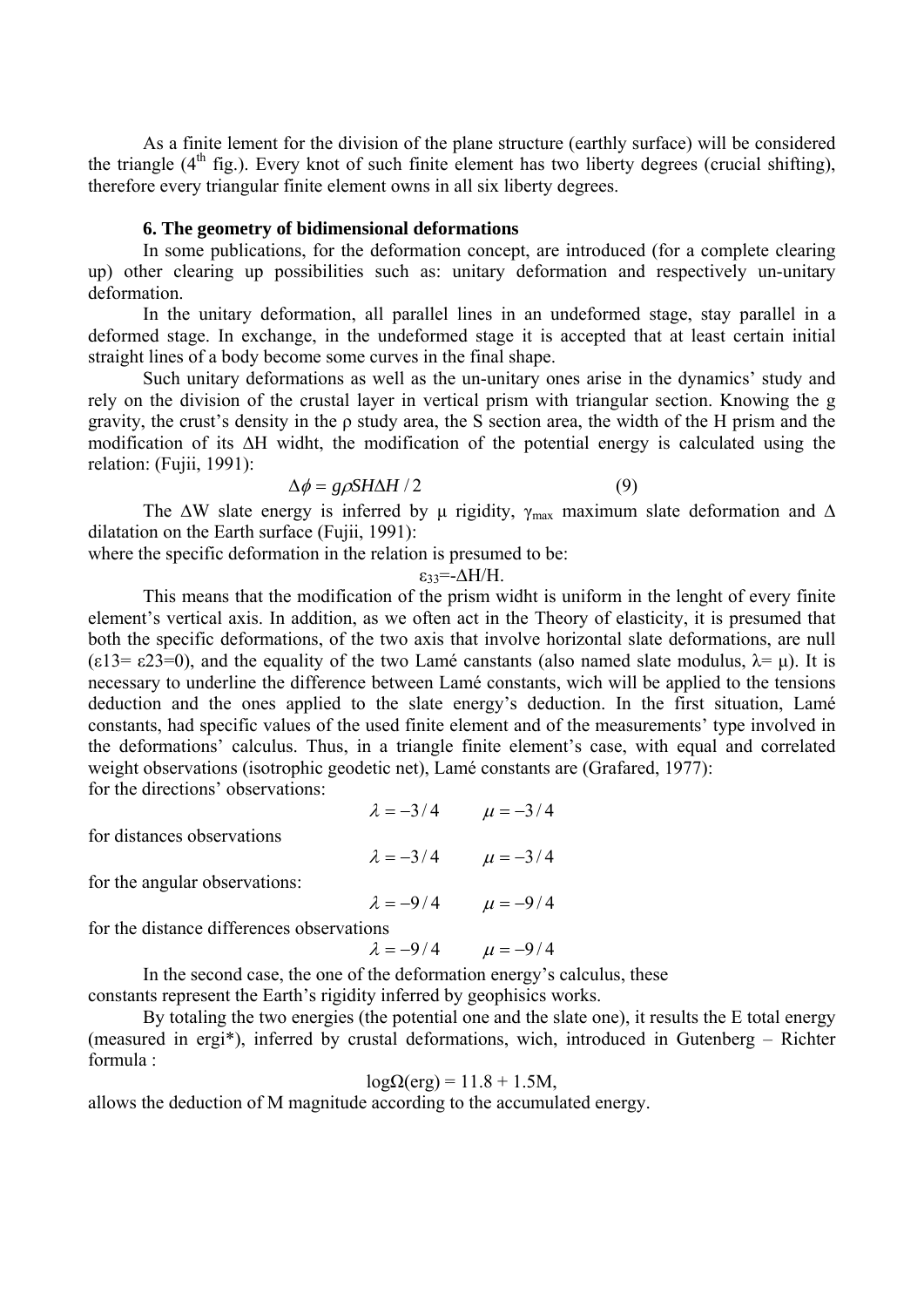#### **7. Conclusions**

 The results of the repeated geodetic measurements, sensibly enclosed in the scientific activities that are effected in the domain of interdiscipplinary activity, known as the Theory of the tectonic plates, represent the best accurate data, offered to the other geosciences for the final purpose of the determination of tridimensional shifting vectors of plates and microplates composing the whole earthly Globe, or on limited parts, very interesting . Geodetic methods are more and more frequently used in the investigation of the earthly crust's dynamics in the studies of a continuous pursuit of this phenomenon in very important areas for the national economies and, of course, for the population, or in certain periods of time, in larger dimensions areas and with a reduced instalment of these shiftings.

 One of the directions of scientific research particulary present, lies in the determination of some technologies capable to realize earthquakes' prediction, in general, and the ones marked especially through the study of measurable physic forerunners. Within this framework, an important part is given to the study of recent crustal movements. The geodesy, through the earthly technologies, as well as the spatial ones, offers data concerning the modifications of unitary efforts and specific deformations in the earthly crust.

 The method of finite elements, apllied in the remarkings of repeated geodetic measurements' results, represents a new element introduced in such remarkings, as a result obtaining geodinamic parameters useful to the geophysic interpretations of recent crustal movements. The basic principle of this method is suited very well to the geodetic nets, meaning that these ones respect the conditions imposed by this method: the correlation between the whole and the part, the division of the analysis' domain, the the constitution of the finite elements' equation as well as the assembling of these equations. the estimated functions, their properties, the dimensions and the number of finite elements, the typical configurations of finite elements are adapted to the geodetic nets, so that this method can be efficiently and easily applied to the repeated geodetic measurements' results.

 These studies and conclusions, that derive from repeated geodetic measurements, are particularly useful for the geophysic specialists in general, for seismologists specialists in particular, because through the interpretation and the correlation with the conclusions in one's own studies, there can be made estimations or even predictions concerning the main characteristics of a possible seismic event, (the position of the epicentre, the moment of the production and the dimensions of the magnitude).



Fig. 5. The map of the main attributes of the tectonic plates ( according to **Smith**,1982).